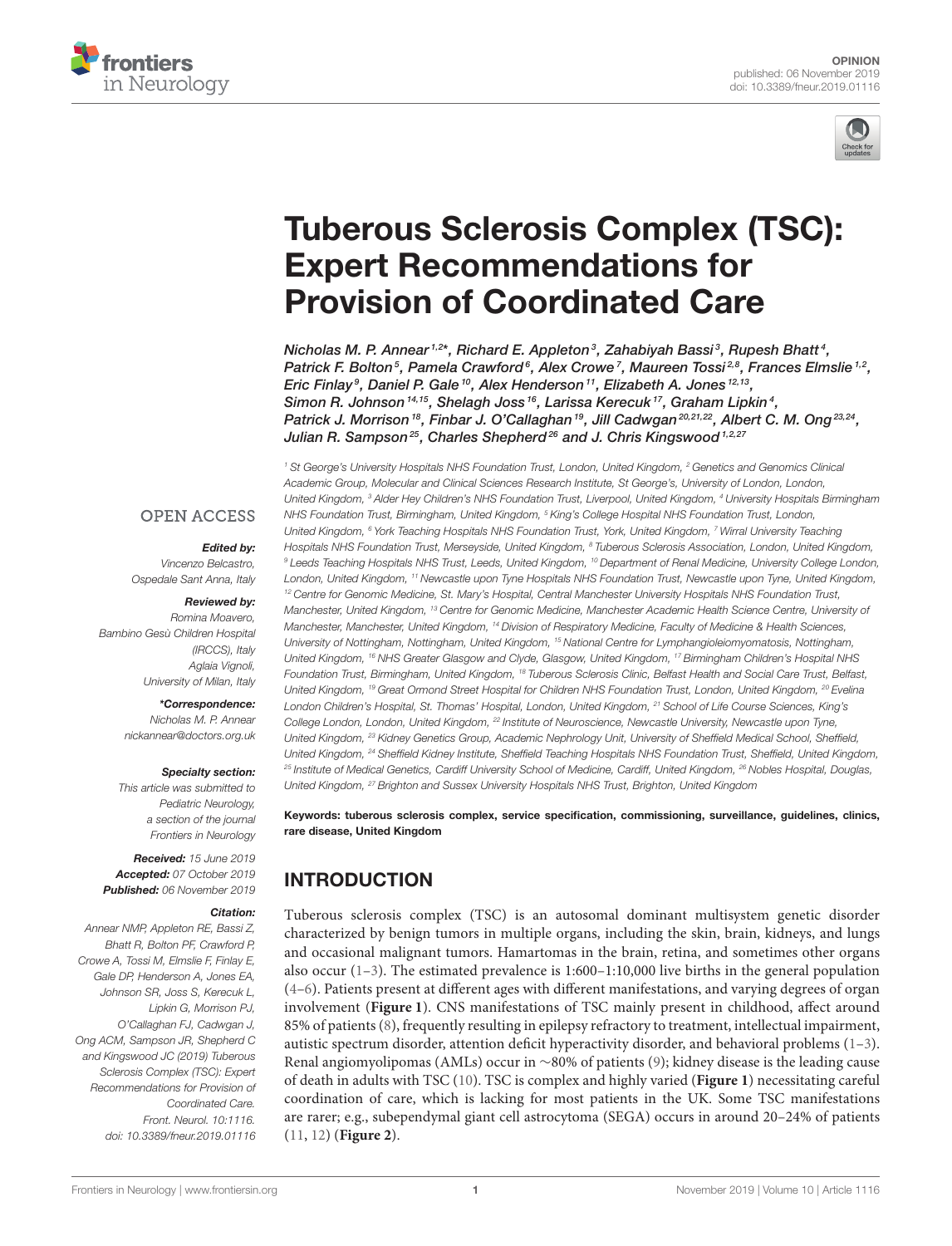

<span id="page-1-0"></span>The major unsolved problem in TSC is refractory epilepsy and TSC-associated neuropsychiatric disorders (TAND); of which preliminary evidence suggests refractory epilepsy is a major cause [\(13](#page-7-10)[–15\)](#page-7-11).

TSC, like other complex rare diseases, is a major burden to patients, families and healthcare systems. Optimizing care will alleviate some of this while waiting for medical research to deliver a cure.

Classically, a clinical diagnosis of TSC is made by identifying major and minor features (**[Table 1](#page-3-0)**) [\(1,](#page-7-0) [16\)](#page-7-12). With wider availability of genetic testing, identification of pathogenic mutations in TSC1 or TSC2 is now sufficient to establish a diagnosis, regardless of the presence of clinical features [\(1,](#page-7-0) [16\)](#page-7-12), and is particularly useful in confirming a suspected diagnosis, as many clinical TSC manifestations are infrequent in young patients [\(1,](#page-7-0) [16\)](#page-7-12).

The approval of the mTORC1 inhibitor—everolimus for the treatment of AMLs, SEGA, and refractory epilepsy represents a significant advance in the potential management of the disease [\(17–](#page-7-13)[19\)](#page-7-14). Whilst not licensed in Europe, the Federal Drugs Agency (FDA) have also approved sirolimus for use in pulmonary lymphangioleiomyomatosis (LAM) [\(18\)](#page-7-15). Refractory seizures adversely affect early development [\(20\)](#page-7-16). Furthermore, appropriate early treatment of infantile spasms with vigabatrin has been shown to reduce the long-term impact of the neurological and neuropsychiatric aspects of TSC on patients [\(13,](#page-7-10) [14\)](#page-7-17).

A retrospective UK cohort study linking Clinical Practice Research Datalink (CPRD) to Hospital Episode Statistics (HES) data identified 334 patients with TSC revealed a much lower frequency of complications than would be expected from previous research; the disparity possibly reflecting underrecognition, and hence suggestive of inadequate medical care [\(7\)](#page-7-9).

It is clear from these findings, and the observation that many new patients referred to TSC clinics have never had holistic systematic monitoring, that many patients receive inadequate care. In the UK, about 1000 TSC families are known to the UK Tuberous Sclerosis Association, known as the TSA (Patient organization), and a similar number (usually the same families) attend UK specialist TSC clinics. Therefore, in most other cases, the quality of care delivered is unknown.

Given the range of organ systems affected by TSC, its treatment requires coordination across a number of medical specialties over a patient's lifetime (**[Table 2](#page-3-1)**). Currently in the UK, 16 centers host specialist TSC clinics—but most UK TSC patients are not currently managed within them. These specialist clinics have often been founded by enthusiastic clinicians but are frequently inadequately funded.

The transition from pediatric to adult services can be particularly challenging in the absence of a systematic service. In Wales, a specialist TSC clinic that has been established through a partnership, between a pharmaceutical company and the NHS, awaits the development of a fully sustainable commissioning model. In Northern Ireland, a TSC clinic has been running since 1995, and directly reviews the majority of TSC patients in the region.

In the UK, specialized service specifications are in place for adults and children with genetic disorders such as cystic fibrosis and inherited metabolic disorders. These are funded by NHS England, the Department of Health, Social Services and Public Safety in Northern Ireland, and Welsh Health Specialized Services Committee in Wales. However, no similar service or service specification is yet available for TSC patients.

We propose a comprehensive, holistic model of care—to manage patients that present with a range of manifestations, requiring specialist management from a wide range of specialties (**[Figures 1](#page-1-0)**, **[2](#page-2-0)**).

## REVIEW OF INTERNATIONAL GUIDELINES ON TSC SURVEILLANCE AND MANAGEMENT

The 2012 consensus statement on TSC surveillance and management, together with UK guidelines published this year make a number of recommendations for patient screening [\(1,](#page-7-0) [16,](#page-7-12) [21\)](#page-7-18), with additional recommendations specific to AML, SEGA, LAM, and TSC-related epilepsy reported in disease-specific guidelines [\(22–](#page-7-19)[24\)](#page-8-0). A summary of the UK clinical guidelines, targeted at patients and general physicians has been made available by the UK TSA [\(25\)](#page-8-1).

Additional baseline investigations to assess the extent of disease and organ involvement (**[Table 3](#page-3-2)**), play an important role in guiding later treatment decisions.

The treatment and long-term surveillance needs (**[Table 4](#page-4-0)**) [\(16\)](#page-7-12) should be determined, based on the extent of disease at baseline, and tailored to the patient.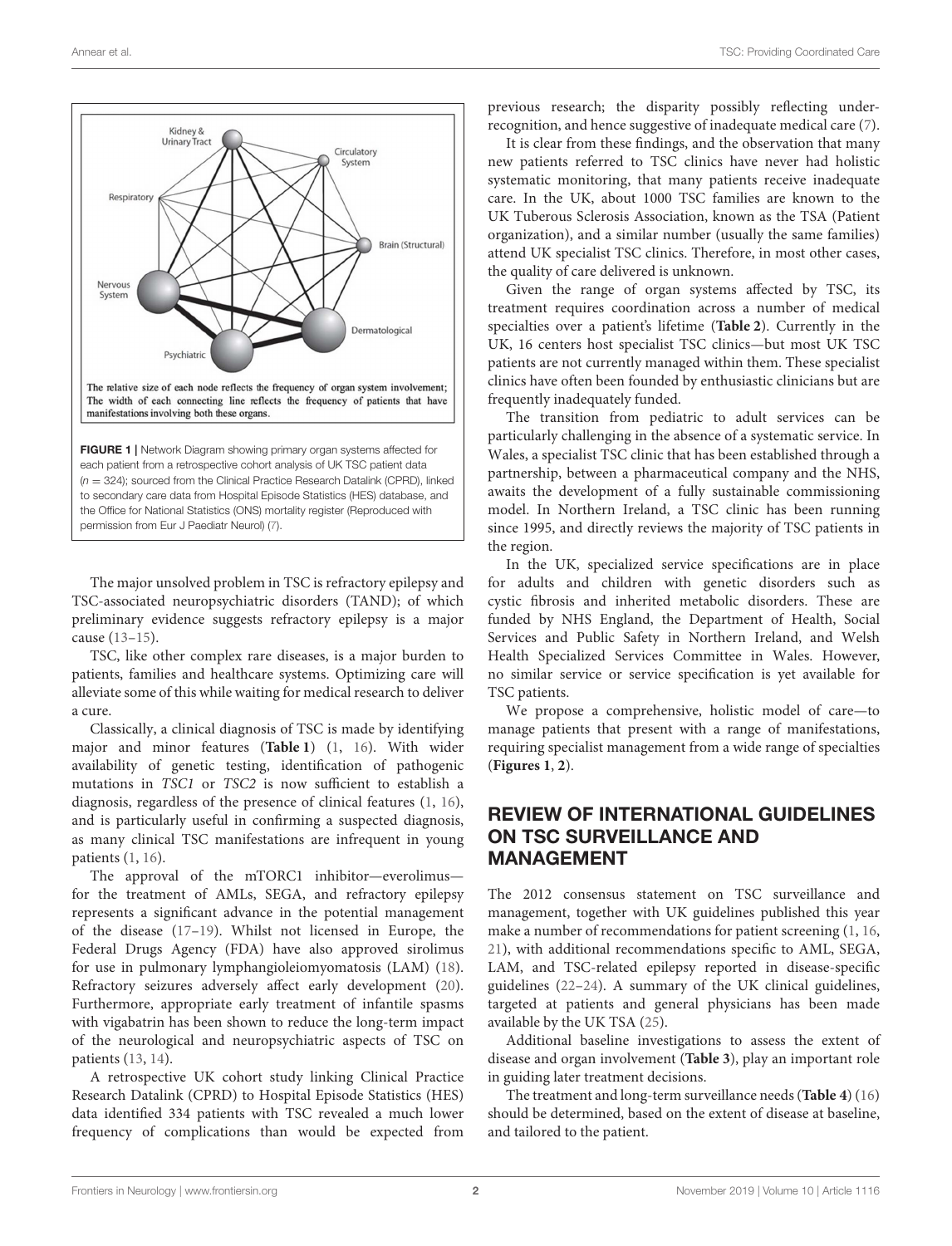

<span id="page-2-0"></span>FIGURE 2 | Disease Manifestations of TSC Reported at Baseline in TOSCA<sup>\*</sup> Participants ( $n = 2,093$ ) (Reproduced with permission of TOSCA consortium, presented at The International TSC research Conference Tokyo 2018).

## RECOMMENDATIONS FOR THE DELIVERY OF SERVICES FOR TSC PATIENTS

A "hub and spoke" model of care is proposed, with a central network of TSC-centers, co-ordinated by specialists, and supported by a regional network of clinicians, that offer access to a comprehensive set of TSC-related specialist services. Hospital specialists should work collaboratively with patients, their families and their community doctors (General Practitioners or general physician) to provide support and advice and a pathway for dealing with problems that need specialist care. Since holistic care of TSC patients requires input from many different specialties, treatment of TSC patients should be discussed within the regional network by a multidisciplinary team (MDT), with the aim of ensuring that each TSC patient and their family have a tailored care plan to manage current disease manifestations, and surveillance for future TSC manifestations.

To achieve this, Specialist TSC services should ensure:

• **Diagnosis:** Patients with TSC are identified by clinical evaluation and/or genetic testing.

- **Surveillance:** Provision of multi-disciplinary evaluation– through alignment with regional genetic services (for genetic counseling to patients and their families), and with other clinical specialties to ensure access to appropriate care for all patients.
- **Treatment:** The appropriate access and use of TSC therapies.
- **Safe transition from pediatric to adult care.**
- **Information and Support:** Collaboration with patients/family and other organizations to provide access to TSC-specific information.
- **Research:** Facilitate patients and their families to become involved in relevant research projects.

Regional TSC clinics should be responsible for the diagnosis of patients with TSC, and the provision of routine care and support for patients and their families. Regional clinics should be supported by a dedicated TSC specialist coordinator, who has responsibility for coordinating the service, ensuring timely surveillance, and coordinating care between different specialist services, developing individualized plans for patient follow-up, and ensuring continuity of care for TSC patients transitioning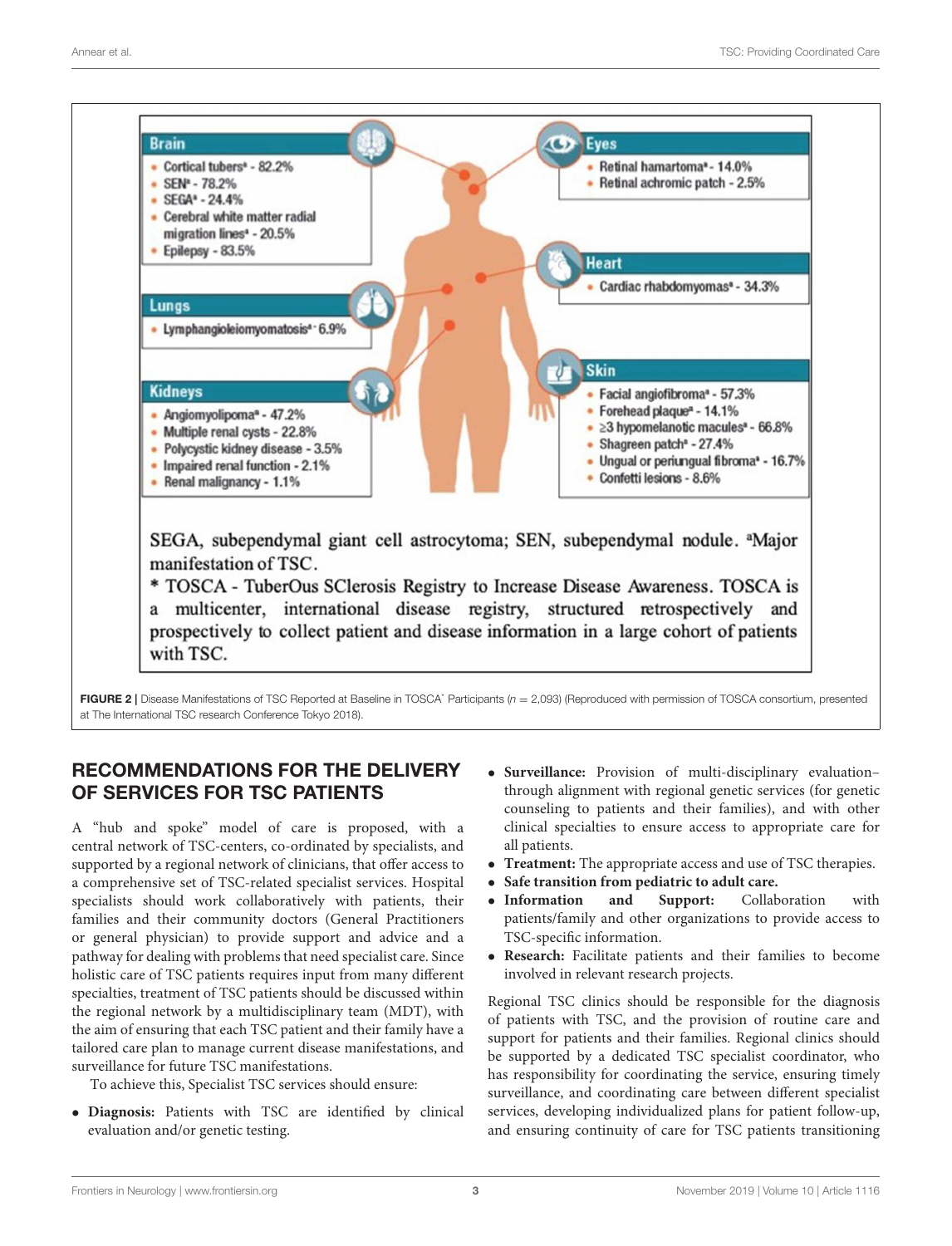<span id="page-3-0"></span>TABLE 1 | Major and minor clinical manifestations of tuberous sclerosis complex [\(1\)](#page-7-0).

#### MAJOR FEATURES

| <b>MAJOR FEATURES</b>                                                                 |                                                                                                                     | specialty area | Organ system or Recommendation                                                                                                                                                                                                                                                            |  |
|---------------------------------------------------------------------------------------|---------------------------------------------------------------------------------------------------------------------|----------------|-------------------------------------------------------------------------------------------------------------------------------------------------------------------------------------------------------------------------------------------------------------------------------------------|--|
| Hypomelanotic macule ( $\geq$ 3, at least 5 mm in diameter)                           |                                                                                                                     |                |                                                                                                                                                                                                                                                                                           |  |
| Angiofibroma $(\geq 3)$ or fibrous cephalic plaque                                    |                                                                                                                     | Genetics       | • Obtain three-generation family history to assess for                                                                                                                                                                                                                                    |  |
| Ungual fibroma $(\geq 2)$                                                             |                                                                                                                     |                | additional family members at risk of TSC.<br>• Offer genetic testing for family counseling or when TSC                                                                                                                                                                                    |  |
| Shagreen patch                                                                        |                                                                                                                     |                | diagnosis is in question but cannot be clinically confirmed.                                                                                                                                                                                                                              |  |
| Multiple retinal hamartomas                                                           |                                                                                                                     | <b>Brain</b>   | • Perform magnetic resonance imaging (MRI) of the brain to                                                                                                                                                                                                                                |  |
| Cortical dysplasias*                                                                  |                                                                                                                     |                | assess for the presence of tubers, subependymal nodules                                                                                                                                                                                                                                   |  |
| Subependymal nodules                                                                  |                                                                                                                     |                | (SEN), migrational defects, and subependymal giant cell                                                                                                                                                                                                                                   |  |
| Subependymal giant cell astrocytoma                                                   |                                                                                                                     |                | astrocytoma (SEGA).<br>· Evaluate for TSC-associated neuropsychiatric disorder                                                                                                                                                                                                            |  |
| Cardiac rhabdomyoma                                                                   |                                                                                                                     |                | (TAND), using the TAND checklist (26).                                                                                                                                                                                                                                                    |  |
| Lymphangioleiomyomatosis                                                              |                                                                                                                     |                | · During infancy, educate parents to recognize infantile                                                                                                                                                                                                                                  |  |
| Angiomyolipoma $(\geq 2)$                                                             |                                                                                                                     |                | spasms, even if none have occurred at time of first diagnosis                                                                                                                                                                                                                             |  |
| <b>MINOR FEATURES</b>                                                                 |                                                                                                                     |                | • Obtain baseline routine electroencephalogram (EEG). If<br>abnormal, especially if features of TAND are also present,                                                                                                                                                                    |  |
| "Confetti" skin lesions                                                               |                                                                                                                     |                | follow-up with a 24-h video EEG to assess for subclinical                                                                                                                                                                                                                                 |  |
| Dental enamel pits $($ $>$ 3)                                                         |                                                                                                                     |                | seizure activity.                                                                                                                                                                                                                                                                         |  |
| Intraoral fibromas $(\geq 2)$                                                         |                                                                                                                     | Kidney         | • Obtain MRI of the abdomen to assess for the presence of                                                                                                                                                                                                                                 |  |
| Retinal achromic patch                                                                |                                                                                                                     |                | angiomyolipoma and renal cysts.                                                                                                                                                                                                                                                           |  |
| Multiple renal cysts                                                                  |                                                                                                                     |                | · Screen for hypertension by obtaining an accurate blood                                                                                                                                                                                                                                  |  |
| Non-renal hamartomas                                                                  |                                                                                                                     |                | pressure.<br>• Evaluate renal function by determination of glomerular                                                                                                                                                                                                                     |  |
|                                                                                       |                                                                                                                     |                | filtration rate (GFR).                                                                                                                                                                                                                                                                    |  |
| Cortical dysplasias includes tubers and cerebral white matter radial migration lines. |                                                                                                                     | Lung           | • Perform baseline pulmonary function testing (pulmonary                                                                                                                                                                                                                                  |  |
| <b>TABLE 2</b>   A wide range of healthcare services are involved in the diagnosis,   | management, and treatment of the various manifestations of TSC. These include:                                      |                | function testing and 6-min walk test) and high-resolution<br>chest computed tomography (HRCT), even if asymptomatic,<br>in patients at risk of developing lymphangioleiomyomatosis,<br>typically females 18 years, or older. Adult males, if<br>symptomatic, should also undergo testing. |  |
| • Primary care                                                                        | • Neurology/Pediatric neurology                                                                                     |                | • Provide counsel on smoking risks and estrogen use in                                                                                                                                                                                                                                    |  |
| • Pediatrics/Community pediatrics<br>• Genetics                                       | • Neurosurgery<br>• Oncology                                                                                        |                | adolescent and adult females.                                                                                                                                                                                                                                                             |  |
| • Diagnostic radiology                                                                | • Fetal medicine                                                                                                    | Skin           | • Perform a detailed clinical dermatologic inspection/exam.                                                                                                                                                                                                                               |  |
| • Interventional radiology                                                            | • Urology                                                                                                           | Teeth          | • Perform a detailed clinical dental inspection/exam.                                                                                                                                                                                                                                     |  |
| • Surgery<br>• Cardiology<br>• Respiratory medicine<br>• Nephrology<br>• Dermatology  | • Ophthalmology<br>• Psychiatry<br>• Psychology<br>• Child, adolescent, and adult<br>learning disability psychiatry | Heart          | • Consider fetal echocardiography to detect individuals with<br>high risk of heart failure after delivery when rhabdomyomas<br>are identified.<br>• via prenatal ultrasound.                                                                                                              |  |
|                                                                                       |                                                                                                                     |                | • Obtain an echocardiogram in pediatric patients, especially if                                                                                                                                                                                                                           |  |

<span id="page-3-1"></span>to adulthood. Alongside this, linking regional clinics with TSC patient support groups (e.g., in the UK, the Tuberous Sclerosis Association (TSA), is vital to ensure that patients and their families receive comprehensive support). Regional clinics are in an ideal position to gather clinical and prevalence data to monitor needs locally and facilitate future research.

To allow regional TSC clinics to fulfill this pluripotent role, they need to offer or have access to a range of core services, including:

- Genetic Testing and Genetic Counseling.
- Neurology and Neuroimaging.
- Nephrology, Urology, General and Interventional Radiology services.
- Clinical Psychology, Psychiatry, and Developmental Pediatrics.
- Collaboration with patient/family organizations.
- Collaboration with patient's community physician (General Practitioner).

<span id="page-3-2"></span>TABLE 3 | Surveillance and management recommendations for newly diagnosed or suspected TSC [\(16,](#page-7-12) [21\)](#page-7-18).

|              | • Offer genetic testing for family counseling or when TSC<br>diagnosis is in question but cannot be clinically confirmed.                                                                                                                                                                                                                                                                                                                                                                                                                                                                                                                             |
|--------------|-------------------------------------------------------------------------------------------------------------------------------------------------------------------------------------------------------------------------------------------------------------------------------------------------------------------------------------------------------------------------------------------------------------------------------------------------------------------------------------------------------------------------------------------------------------------------------------------------------------------------------------------------------|
| <b>Brain</b> | • Perform magnetic resonance imaging (MRI) of the brain to<br>assess for the presence of tubers, subependymal nodules<br>(SEN), migrational defects, and subependymal giant cell<br>astrocytoma (SEGA).<br>· Evaluate for TSC-associated neuropsychiatric disorder<br>(TAND), using the TAND checklist (26).<br>· During infancy, educate parents to recognize infantile<br>spasms, even if none have occurred at time of first diagnosis<br>• Obtain baseline routine electroencephalogram (EEG). If<br>abnormal, especially if features of TAND are also present,<br>follow-up with a 24-h video EEG to assess for subclinical<br>seizure activity. |
| Kidney       | • Obtain MRI of the abdomen to assess for the presence of<br>angiomyolipoma and renal cysts.<br>• Screen for hypertension by obtaining an accurate blood<br>pressure.                                                                                                                                                                                                                                                                                                                                                                                                                                                                                 |
|              | • Evaluate renal function by determination of glomerular<br>filtration rate (GFR).                                                                                                                                                                                                                                                                                                                                                                                                                                                                                                                                                                    |
| Lung         | • Perform baseline pulmonary function testing (pulmonary<br>function testing and 6-min walk test) and high-resolution<br>chest computed tomography (HRCT), even if asymptomatic,<br>in patients at risk of developing lymphangioleiomyomatosis,<br>typically females 18 years, or older. Adult males, if<br>symptomatic, should also undergo testing.<br>• Provide counsel on smoking risks and estrogen use in<br>adolescent and adult females.                                                                                                                                                                                                      |
| Skin         | • Perform a detailed clinical dermatologic inspection/exam.                                                                                                                                                                                                                                                                                                                                                                                                                                                                                                                                                                                           |
| Teeth        | • Perform a detailed clinical dental inspection/exam.                                                                                                                                                                                                                                                                                                                                                                                                                                                                                                                                                                                                 |
| Heart        | • Consider fetal echocardiography to detect individuals with<br>high risk of heart failure after delivery when rhabdomyomas<br>are identified.<br>· via prenatal ultrasound.                                                                                                                                                                                                                                                                                                                                                                                                                                                                          |
|              | • Obtain an echocardiogram in pediatric patients, especially if<br>younger than 3 years of age.<br>• Obtain an electrocardiogram (ECG) in all ages to assess for<br>underlying conduction defects.                                                                                                                                                                                                                                                                                                                                                                                                                                                    |
| Eye          | • Perform a complete ophthalmologic evaluation, including<br>dilated fundoscopy, to assess for retinal lesions, and visual<br>field deficits.                                                                                                                                                                                                                                                                                                                                                                                                                                                                                                         |

should be a clear pathway through which that service can be accessed. Furthermore, regional centers should also have access to the necessary facilities to cater for the specific needs of TSC patients. For example, TSC-related intellectual impairment and autistic spectrum disorder may necessitate that surveillance brain and renal imaging be performed under general anesthetic. This requires co-ordination of such procedures in an appropriate dayunit, or via a formal inpatient admission, with the support of specialized pediatric and adult anesthetists.

In addition to the "core" services, in order to provide comprehensive treatment to TSC patients, regional TSC centers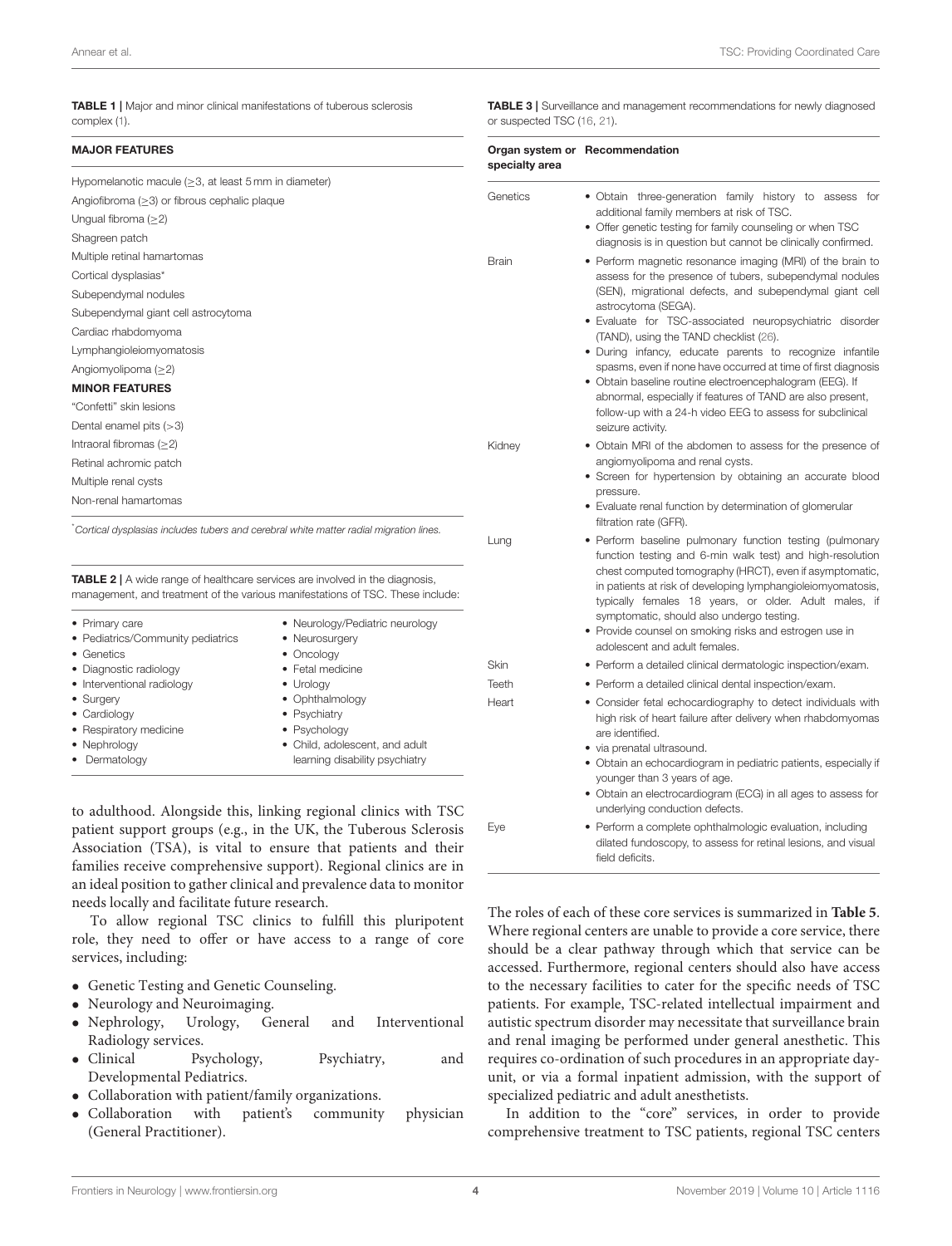<span id="page-4-0"></span>

|  | TABLE 4   Surveillance and management recommendations for patients already diagnosed with definite or possible TSC (16, 21). |  |  |  |  |  |
|--|------------------------------------------------------------------------------------------------------------------------------|--|--|--|--|--|
|--|------------------------------------------------------------------------------------------------------------------------------|--|--|--|--|--|

| Organ system or<br>specialty area | Recommendation                                                                                                                                                                                                                                                                                                                                                                                                                                                                                                                                                                                                                                                                                                                                                                                                                                                         |
|-----------------------------------|------------------------------------------------------------------------------------------------------------------------------------------------------------------------------------------------------------------------------------------------------------------------------------------------------------------------------------------------------------------------------------------------------------------------------------------------------------------------------------------------------------------------------------------------------------------------------------------------------------------------------------------------------------------------------------------------------------------------------------------------------------------------------------------------------------------------------------------------------------------------|
| Genetics                          | • Offer genetic testing for family counseling or when TSC diagnosis is in question but cannot be clinically confirmed.                                                                                                                                                                                                                                                                                                                                                                                                                                                                                                                                                                                                                                                                                                                                                 |
| Brain                             | . Obtain brain MRI 1-3 yearly in asymptomatic TSC patients aged under 25 years to monitor for new occurrence of SEGA.<br>• Patients with asymptomatic large/growing SEGA, with or without ventricular enlargement should undergo MRI scans more frequently<br>and the patients and their families should be educated regarding the potential of new symptoms. Patients with asymptomatic SEGA<br>in childhood should continue to be imaged periodically as adults to ensure there is no growth.<br>• For acutely symptomatic SEGA, neurosurgical resection, with or without cerebral spinal fluid diversion (shunt) is advocated.                                                                                                                                                                                                                                      |
|                                   | • For asymptomatic but growing SEGA, either surgical resection or medical treatment with mTOR inhibitors may be used. In<br>determining the best treatment option, discussion should include the risks of complication and adverse outcomes, cost, length<br>of treatment, and potential impact on TSC-associated comorbidities.                                                                                                                                                                                                                                                                                                                                                                                                                                                                                                                                       |
|                                   | • At least annual screening for TAND features at each clinical visit, using the TAND checklist (26). Comprehensive formal evaluation for<br>TAND at key developmental time points: infancy (0–3 years), preschool (3–6 years), primary school (6–9 years), adolescence (12–16<br>years), early adulthood (18–25 years), and as needed thereafter. Management strategies should be based on the TAND profile of each<br>patient and should be based on evidence-based good practice guidelines/practice parameters for individual disorders (e.g., autism<br>spectrum disorder, attention deficit hyperactivity disorder, anxiety disorder). Always consider the need for an individual educational<br>program (IEP). Sudden change in behavior should prompt medical/clinical evaluation to look at potential medical causes (e.g., SEGA,<br>seizures, renal disease). |
|                                   | • Routine electroencephalograph (EEG) should be performed in individuals with known or suspected seizure activity. The frequency<br>of routine EEG should be determined by clinical need rather than a specific defined interval. Prolonged video EEG, 24 h or longer, is<br>appropriate when seizure occurrence is unclear or when unexplained sleep, behavioral changes, or other alteration in cognitive or<br>neurological function is present.                                                                                                                                                                                                                                                                                                                                                                                                                    |
|                                   | • Vigabatrin is the recommended first-line therapy for infantile spasms. ACTH can be used if treatment with vigabatrin is unsuccessful.<br>Anticonvulsant therapy of other seizure types in TSC should generally follow that of other epilepsies.<br>• Epilepsy surgery should be considered for medically refractory TSC patients, but special consideration should be given to children<br>at younger ages experiencing neurological regression and is best if performed at epilepsy centers with experience and expertise<br>in TSC.                                                                                                                                                                                                                                                                                                                                |
| Kidney                            | • Obtain MRI of the abdomen to assess for the progression of angiomyolipoma and renal cystic disease every 1–3 years throughout<br>the lifetime of the patient.                                                                                                                                                                                                                                                                                                                                                                                                                                                                                                                                                                                                                                                                                                        |
|                                   | • Assess renal function (including determination of glomerular filtration rate) and blood pressure at least annually.<br>• First-line therapy for renal AMLs presenting with acute hemorrhage is embolization followed by corticosteroids, with nephrectomy to<br>be avoided if possible.                                                                                                                                                                                                                                                                                                                                                                                                                                                                                                                                                                              |
|                                   | • First-line therapy for asymptomatic, growing AMLs measuring larger than 3 cm in diameter is treatment with an mTOR inhibitor.<br>Selective embolization or kidney-sparing resection are acceptable second-line therapy for asymptomatic AMLs.                                                                                                                                                                                                                                                                                                                                                                                                                                                                                                                                                                                                                        |
| Lung                              | • Perform clinical screening for lymphangioleiomyomatosis (LAM) symptoms, including exertional dyspnoea and shortness of breath,<br>at each clinic visit. Counseling regarding smoking risk and estrogen use should be reviewed at each clinic visit for individuals at risk<br>of LAM.                                                                                                                                                                                                                                                                                                                                                                                                                                                                                                                                                                                |
|                                   | • Obtain HRCT every 5–10 years in asymptomatic individuals at risk of LAM if there is no evidence of lung cysts on their baseline<br>HRCT. Individuals with lung cysts detected on HRCT should have annual pulmonary function testing (pulmonary function testing and<br>6-min walk) and HRCT interval reduced to every 2-3 years.                                                                                                                                                                                                                                                                                                                                                                                                                                                                                                                                     |
|                                   | • mTOR inhibitors may be used to treat LAM patients with moderate to severe lung disease or rapid progression. TSC patients with<br>LAM are candidates for lung transplantation but TSC comorbidities may impact transplant suitability.                                                                                                                                                                                                                                                                                                                                                                                                                                                                                                                                                                                                                               |
| Skin                              | • Perform a detailed clinical dermatologic inspection/exam annually.<br>• Rapidly changing, disfiguring, or symptomatic TSC-associated skin lesions should be treated as appropriate for the lesion and clinical<br>context, using approaches such as surgical excision, laser(s), or possibly topical mTOR inhibitor.<br>• Facial angiofibromas (And some other skin lesions) respond to systemic or topical mTOR inhibitor; which can prevent more severe<br>disease later if started early (27, 28).                                                                                                                                                                                                                                                                                                                                                                |
| Teeth                             | • Perform a detailed clinical dental inspection/exam at minimum every 6 months and panoramic radiographs by age 7, if not performed<br>previously.<br>• Symptomatic or deforming dental lesions, oral fibromas, and bony jaw lesions should be treated with surgical excision or curettage                                                                                                                                                                                                                                                                                                                                                                                                                                                                                                                                                                             |
| Heart                             | when present.<br>• Obtain an echocardiogram every 1–3 years in asymptomatic pediatric patients until regression of cardiac rhabdomyomas is<br>documented. More frequent or advanced diagnostic assessment may be required for symptomatic patients.<br>• Obtain electrocardiogram (ECG) every 3–5 years in asymptomatic patients of all ages to monitor for conduction defects. More<br>frequent or advanced diagnostic assessment such as ambulatory and event monitoring may be required for symptomatic patients.                                                                                                                                                                                                                                                                                                                                                   |
| Eye                               | • Annual ophthalmologic evaluation in patients with previously identified ophthalmologic lesions or vision symptoms at the baseline<br>evaluation.<br>• NB this frequency may not be necessary for most patients and the recommendation may be changed in the forthcoming 2019                                                                                                                                                                                                                                                                                                                                                                                                                                                                                                                                                                                         |
|                                   | revision of the International TSC Clinical Guidelines.<br>• More frequent assessment, including those treated with vigabatrin, is of limited benefit and not recommended unless new clinical<br>concerns arise.                                                                                                                                                                                                                                                                                                                                                                                                                                                                                                                                                                                                                                                        |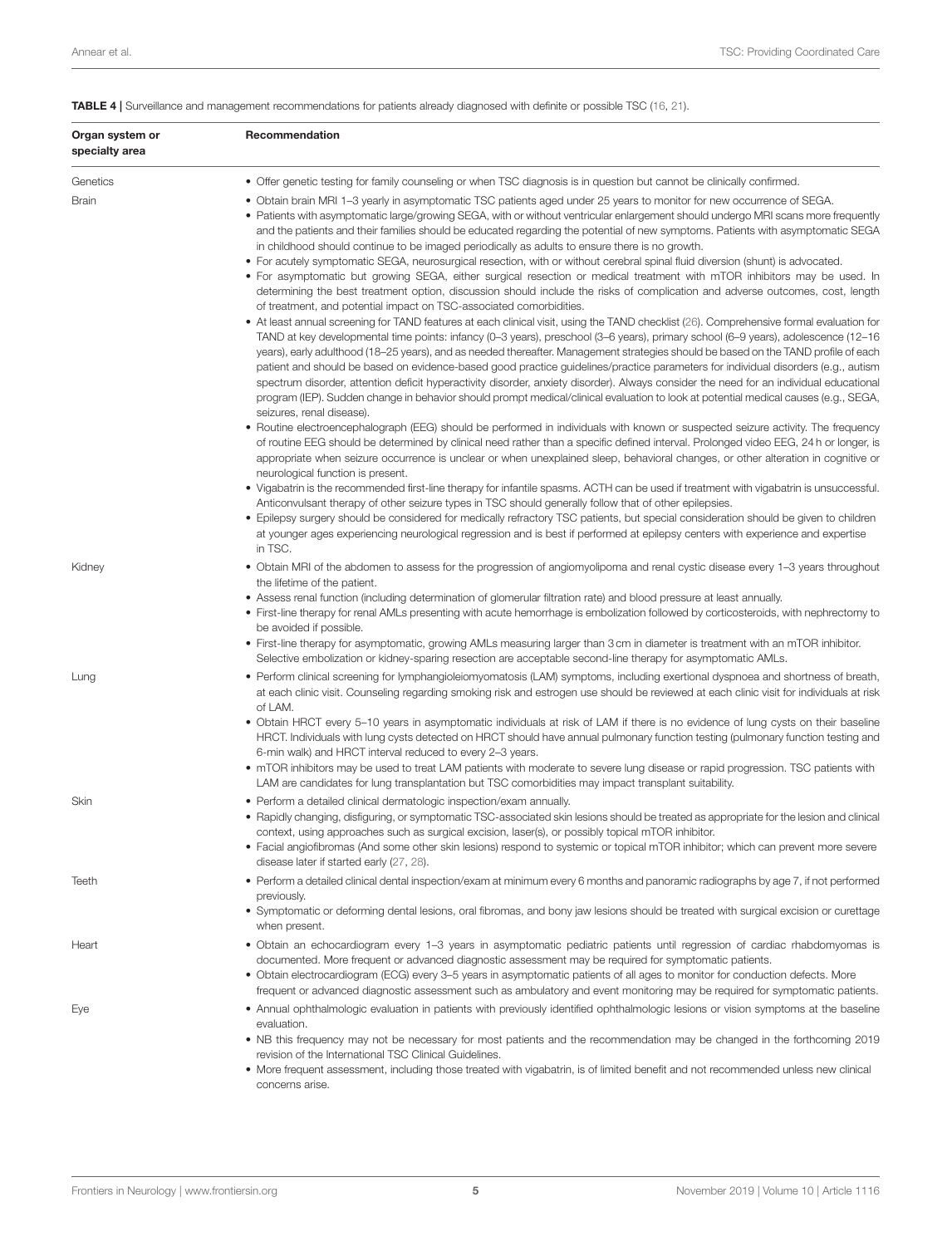#### <span id="page-5-0"></span>TABLE 5 | TSC clinic-core services.

| <b>Core Services</b>                                            | Role                                                                                                                                                                                                                                                                                                                                                                                                                                                                                                                                  |  |
|-----------------------------------------------------------------|---------------------------------------------------------------------------------------------------------------------------------------------------------------------------------------------------------------------------------------------------------------------------------------------------------------------------------------------------------------------------------------------------------------------------------------------------------------------------------------------------------------------------------------|--|
| 1. Genetic testing and counseling                               | • Diagnostic opinion and management advice, including perinatally.<br>• Arrange genetic testing, when indicated, and aid with interpretation of results.<br>• Cascade genetic testing to identify asymptomatic disease in parents and relatives & stratify<br>risk of developing TSC manifestations.<br>• Discuss options for prenatal & pre-implantation genetic diagnosis.                                                                                                                                                          |  |
| 2. Neurology and neuroradiology                                 | • Access to pediatric and adult neurology services with specific epilepsy expertise, including<br>epilepsy, and learning disability nurses.<br>• Access to Neurophysiological tests including routine electroencephalogram (EEG) for patients<br>with suspected or known seizure activity, and video-telemetry.<br>• Access to Neuroradiological investigations: Baseline brain MRI (including MRI under general<br>anesthesia where required): children and young adults with TSC should have a surveillance<br>MRI every 2-3 years. |  |
| 3. Nephrology, Urology, General, and Interventional Radiology   | • Access to pediatric and adult nephrology, urology and interventional radiology services.<br>• Radiological monitoring should include baseline and 1-3 yearly surveillance MRI (including<br>under general anesthesia where required), depending on the presence and size of lesions.<br>• MRI is the optimal renal imaging modality; CT or ultrasound may be acceptable alternatives<br>in some circumstances. Where possible, 3D Volumetric analysis for AML to monitor change<br>in lesions.                                      |  |
| 4. Clinical Psychology, Psychiatry and Developmental Pediatrics | • Assess and diagnose intellectual, behavioral, and psychiatric conditions associated with TSC.<br>• Monitoring should include baseline evaluation of cognition, regular screening for TAND (or<br>more frequently if required), and comprehensive formal evaluation of TAND at key<br>developmental milestones (21).                                                                                                                                                                                                                 |  |

would also need to have access to additional specialist support services, including Dermatology, Respiratory, Cardiology, Neuropsychiatry, and Obstetrics/Gynecology. The role of each of these additional services in relation to TSC patients is summarized in **[Table 6](#page-6-0)**.

TSC Clinics need access to highly specialized services, of which there are four in the UK, including for Pulmonary LAM, Pediatric epilepsy surgery, Neurosurgery & Neuro-oncology and Neuropsychiatric services (summarized in **[Table 7](#page-6-1)**).

In addition to ensuring access to appropriate services, there are key responsibilities for the regional centers in ensuring holistic care for TSC patients and their families.

Regional services need to ensure provision of the supportive care needed by patients and their families, including referral for individualized education plans for patients, genetic counseling for family members, and ongoing support for both the patient and their family from a patient association.

There is a need to monitor patient movement through the service to ensure that all patients are offered appropriate, regular surveillance and timely follow-up. Patients should be offered the most up-to-date, evidence-based surveillance, and those patients with multiple complications of TSC should attend joint clinics, or have the monitoring of different manifestations performed in a single session (e.g., combined surveillance/monitoring of SEGA and renal AML through a coordinated MRI scan of both brain & renal tract—particularly where a general anesthetic is required to achieve the imaging), in order to minimize individual patients' time in hospital. Such efforts would not only help to reduce the costs of patient monitoring but help to improve patients' and careers' experience of care, and their quality of life.

TSC regional centers should ensure that the service is aligned with National guidelines such as those published by NICE or the Renal Association on how to manage transitional care for patients moving from pediatric to adult services, with bespoke plans drawn up for individual patients where necessary.

TSC centers and networks should collaborate with the current available networks of local/community services (e.g., Community pediatricians and mental health services) to optimize care and minimize cost.

Pediatric and adult TSC centers, if not co-located, need to collaborate proactively to ensure safe transition of care from children's' to adult services. This is a time when patients are often lost to follow up.

Finally, there is a need to audit the services offered to and used by patients with TSC, so as to ensure that patients are treated appropriately. A very helpful way to ensure that clinic services develop into exactly what is needed by patients and families is to audit services using PREMS (Patient reported experience measures) [\(29\)](#page-8-5) and PROMS (Patient reported outcome measures) [\(30\)](#page-8-6).

Regular review of services will help to identify any potential opportunities for improved efficiency, as well as ensure that patients are consistently screened and treated according to best practice. With this aim, a national database should be established to facilitate the coordination of care between centers, auditing of services, planning of resource allocation, and TSCrelated research.

### **DISCUSSION**

The rarity and heterogeneity of TSC presentations offers a number of challenges to the implementation of best practice care; treatment and follow-up is consequently frequently fragmented, disjointed, and suboptimal.

There is a need to improve TSC management to ensure patients have early access to appropriate treatment and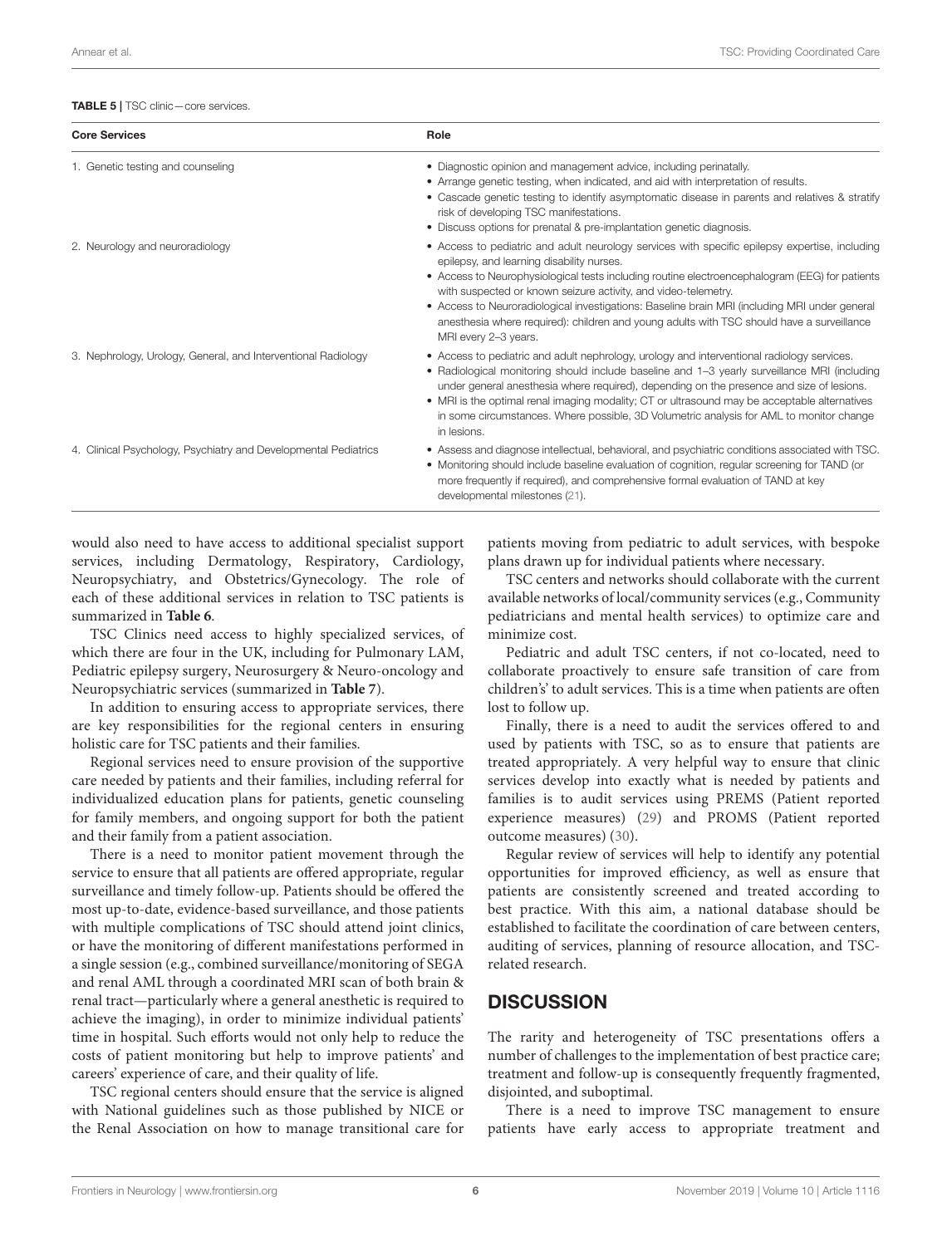<span id="page-6-0"></span>TABLE 6 | TSC clinic-additional services.

| <b>Additional services</b> | Role                                                                                                                                                                                                                                                                                                                                                                                                                                                                                                                                                                                      |
|----------------------------|-------------------------------------------------------------------------------------------------------------------------------------------------------------------------------------------------------------------------------------------------------------------------------------------------------------------------------------------------------------------------------------------------------------------------------------------------------------------------------------------------------------------------------------------------------------------------------------------|
| Dermatology                | • All patients with TSC should have an annual review of their skin, carried out in the regional TSC clinic.<br>• Patients should be referred for specialist dermatological advice when required.                                                                                                                                                                                                                                                                                                                                                                                          |
| Respiratory                | • A high-resolution computed tomography (HRCT) of the chest should be performed at 18–21 years, particularly in post-pubertal<br>females, who are at higher risk of developing pulmonary LAM.<br>• In asymptomatic patients with no sign of LAM on the HRCT chest, scanning should be repeated to screen for new onset disease<br>every 5-10 years.<br>• Patients with pulmonary LAM should undergo regular pulmonary function tests, assuming the patient is able to cooperate. HRCT                                                                                                     |
|                            | should be repeated at 2-3-years intervals to monitor for changes in known lesions. Patients with progressive or complex disease,<br>should be referred to, or discussed with, the LAM highly specialized service based in Nottingham (Table 6).                                                                                                                                                                                                                                                                                                                                           |
| Cardiology                 | • Affected infants and children should receive a baseline echocardiogram, and electrocardiogram (ECG) if any new-onset<br>TSC-related symptoms are identified.                                                                                                                                                                                                                                                                                                                                                                                                                            |
| Neuropsychiatry            | • Patients with TSC-related psychiatric comorbidities frequently require treatment with psychotropic medications. Regional centers<br>should have input into identifying the most appropriate treatment for these patients, as their care may be complicated by a high rate<br>of comorbid illness, poor response and a high risk of adverse side effects, and potential drug interactions due to polypharmacy.                                                                                                                                                                           |
| Pregnancy                  | • All women of reproductive age should be offered contraceptive advice.<br>• Women with a pregnancy where the fetus is at risk of/known to have TSC should be referred to specialized fetal medicine services<br>to consider invasive testing. In the absence of an identifiable mutation, monitoring for cardiac rhabdomyomas and/or other genetic<br>testing can occur.<br>• All women should be offered pre-pregnancy counseling, including genetic counseling.<br>• During pregnancy women should be sign-posted to antenatal care in a high-risk combined maternal medicine service. |

<span id="page-6-1"></span>TABLE 7 | Highly specialized centers for TSC in the UK.

| Highly specialized centers for TSC | Role                                                                                                                                                                                                                                                                                                                                             |  |  |
|------------------------------------|--------------------------------------------------------------------------------------------------------------------------------------------------------------------------------------------------------------------------------------------------------------------------------------------------------------------------------------------------|--|--|
| Pulmonary LAM                      | • Patients with TSC and symptomatic pulmonary LAM should in the first instance be assessed in their local respiratory<br>center. If appropriate, they may be referred to a specialist center (e.g., in England, this is the LAM center at Nottingham<br>University Hospital Trust, as described in the NHS England service specification).       |  |  |
| Pediatric epilepsy surgery         | • Children with TSC-related drug-resistant epilepsy should be referred to an NHS England commissioned Children's<br>Epilepsy Surgery Service (CESS) center for consideration of intervention (Great Ormond Street Hospital or King's College<br>Hospital in London, services are also located in Bristol, Birmingham, and Manchester/Liverpool). |  |  |
| Neurosurgery and neuro-oncology    | • Patients with SEGA should have their overall management overseen by the specialist neurosurgical and<br>neuro-oncological service.                                                                                                                                                                                                             |  |  |
| Neuropsychiatry                    | • Complex neuropsychiatric presentations should be considered for referral to NHS England-commissioned centers (in<br>Manchester, Newcastle, or London) to access diagnostic assessments, and management advice for Autism Spectrum<br>Disorder and associated neuropsychiatric conditions.                                                      |  |  |

preventive measures—both to minimize long-term effects of TSC where possible, and to support a frequently vulnerable patient group and their families. In particular, there are three elements that are both essential for the success of a TSC clinic, yet frequently missing. These include dedicated neuropsychiatric input, access to CT/MRI imaging under general anesthetic, and perhaps most importantly, a dedicated specialist TSC coordinator. A mechanism to deliver optimal care is essential if patients are to gain the best outcomes; including monitoring and intervention for SEGA, renal AMLs, LAM, and TAND, and early improvement in refractory epilepsy.

Hepatic lesions are common in TSC but very rarely cause any clinical problems [\(31\)](#page-8-7). They do not need to be regularly monitored.

The primary physician of a patient is usually their general pediatrician or, in adults, their general practitioner or general physician. They may delegate responsibility for holistic management of TSC care to a hospital specialist but remain responsible for other aspects of their patient's

care, so that collaboration and good communication is essential.

Finally, it should be acknowledged that optimal management of TSC is a field of active research and new recommendations will continue to be made. For example, It is now recognized that regular surveillance EEGs in infants can identify infants who are about to begin having seizures [\(32,](#page-8-8) [33\)](#page-8-9). Emerging evidence from the Epistop trial and historic case series suggest starting therapy promptly or before the onset of clinical seizures, may markedly improve outcomes [\(13,](#page-7-10) [14\)](#page-7-17). Similarly, genetic testing cannot yet be used to accurately predict an individual's prognosis, only the average risk in a group, but this is likely to change in the near future [\(9,](#page-7-5) [34\)](#page-8-10).

We advocate that specialist expertise be provided by centralized TSC "hubs," with routine patient management coordinated centrally and undertaken in regional TSC networks to facilitate optimal resource use and improve the comprehensive care of TSC patients. The TSC hub-and-spoke model will form a coordinated care network, that will also provide a structure to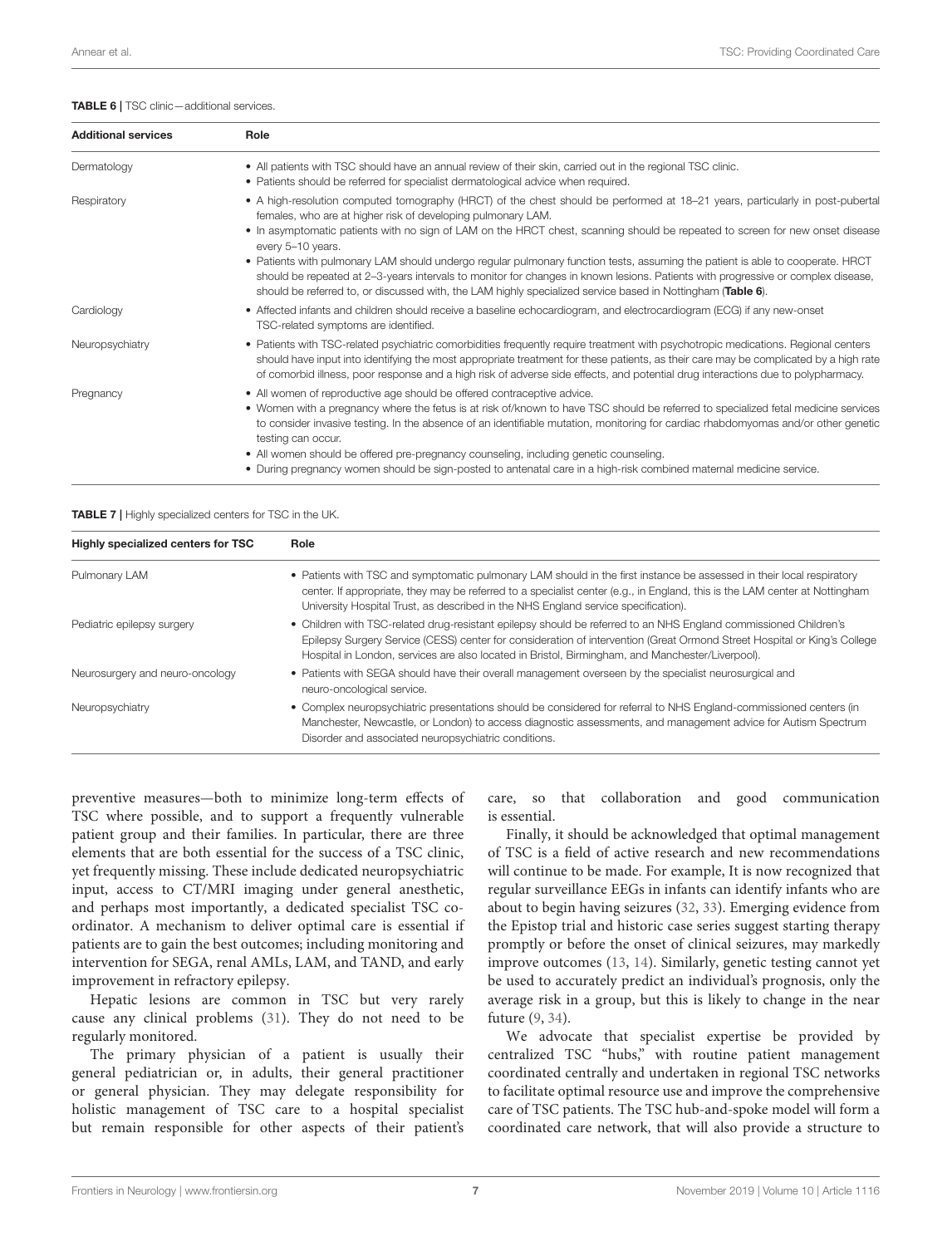facilitate the education of health care professionals and affected families, and to facilitate TSC research. This model for TSC care may also serve as a blueprint for improving the quality of care for patients with other rare diseases in evolving, ever more efficient, healthcare services.

## AUTHOR CONTRIBUTIONS

NA and FE participated in the development of the service specification and the drafting of the manuscript. JK participated in the development of the service specification, the drafting, and reviewing of the manuscript. PC advised on adult neurological aspects of TSC in particular relating to epilepsy. PM helped to draft the manuscript and has read and approved the final manuscript. RA, ZB, RB, PB, AC, MT, EF, DG, AH, EJ, SJ, SRJ, LK, GL, FO'C, JC, AO, JS, and CS read and approved the final manuscript.

## **REFERENCES**

- <span id="page-7-0"></span>1. Northrup H, Krueger DA, Roberds S, Smith K, Sampson J, Korf B, et al. Tuberous sclerosis complex diagnostic criteria update: recommendations of the 2012 international tuberous sclerosis complex consensus conference. Pediatr Neurol. (2013) 49:243–54. doi: [10.1016/j.pediatrneurol.2013.08.001](https://doi.org/10.1016/j.pediatrneurol.2013.08.001)
- 2. Curatolo P, Bombardieri R, Jozwiak S. Seminar tuberous sclerosis. Lancet. (2008) 372:657–68. doi: [10.1016/S0140-6736\(08\)61279-9](https://doi.org/10.1016/S0140-6736(08)61279-9)
- <span id="page-7-1"></span>3. Crino PB, Nathanson KL, Henske EP. The tuberous sclerosis complex. N Engl J Med. (2006) 355:1345–56. doi: [10.1056/NEJMra055323](https://doi.org/10.1056/NEJMra055323)
- <span id="page-7-2"></span>4. Sampson JR, Scahill SJ, Stephenson JB, Mann L, Connor JM. Genetic aspects of tuberous sclerosis in the west of Scotland. J Med Genet. (1989) 26:28–31. doi: [10.1136/jmg.26.1.28](https://doi.org/10.1136/jmg.26.1.28)
- 5. O'Callaghan FJ, Shiell AW, Osborne JP, Martyn CN. Prevalence of tuberous sclerosis estimated by capture-recapture analysis. Lancet. (1998) 351:1490. doi: [10.1016/S0140-6736\(05\)78872-3](https://doi.org/10.1016/S0140-6736(05)78872-3)
- <span id="page-7-3"></span>6. Kingswood JC, Crawford P, Johnson SR, Sampson JR, Shepherd C, Demuth D, et al. The economic burden of tuberous sclerosis complex in the UK: a retrospective cohort study in the Clinical Practice Research Datalink. J Med Econ. (2016) 19:1087–98. doi: [10.1080/13696998.2016.1199432](https://doi.org/10.1080/13696998.2016.1199432)
- <span id="page-7-9"></span>7. Kingswood C, Bolton P, Crawford P, Harland C, Johnson SR, Sampson JR, et al. The clinical profile of tuberous sclerosis complex (TSC) in the United Kingdom: a retrospective cohort study in the Clinical Practice Research Datalink (CPRD). Eur J Paediatr Neurol. (2016) 20:296–308. doi: [10.1016/j.ejpn.2015.11.011](https://doi.org/10.1016/j.ejpn.2015.11.011)
- <span id="page-7-4"></span>8. Curatolo P, Cusmai R, Cortesi F, Chiron C, Jambaque I, Dulac O. Neuropsychiatric aspects of tuberous sclerosis. Ann N Y Acad Sci. (1991) 615:8–16. doi: [10.1111/j.1749-6632.1991.tb37743.x](https://doi.org/10.1111/j.1749-6632.1991.tb37743.x)
- <span id="page-7-5"></span>9. Kingswood JC, Belousova E, Benedik MP, Carter T, Cottin V, Curatolo P, et al. Renal angiomyolipoma in patients with tuberous sclerosis complex: findings from the tuberous sclerosis registry to increase disease Awareness. Nephrol Dial Transplant. (2019) 34:502–8. doi: [10.1093/ndt/gfy063](https://doi.org/10.1093/ndt/gfy063)
- <span id="page-7-6"></span>10. Shepherd CW, Gomez MR, Lie JT, Crowson CS. Causes of death in patients with tuberous sclerosis. Mayo Clin Proc. (1991) 66:792–6. doi: [10.1016/S0025-6196\(12\)61196-3](https://doi.org/10.1016/S0025-6196(12)61196-3)
- <span id="page-7-7"></span>11. Adriaensen MEAPM, Schaefer-Prokop CM, Stijnen T, Duyndam DAC, Zonnenberg BA, Prokop M. Prevalence of subependymal giant cell tumors in patients with tuberous sclerosis and a review of the literature. Eur J Neurol. (2009) 16:691–6. doi: [10.1111/j.1468-1331.2009.02567.x](https://doi.org/10.1111/j.1468-1331.2009.02567.x)
- <span id="page-7-8"></span>12. Jansen AC, Belousova E, Benedik MP, Carter T, Cottin V, Curatolo P, et al. Newly diagnosed and growing subependymal giant cell astrocytoma in adults with tuberous sclerosis complex: results from the international TOSCA study. Front Neurol. [\(2019\) 10:821. doi: 10.3389/fneur.2019.](https://doi.org/10.3389/fneur.2019.00821) 00821

## FUNDING

Editorial assistance with the preparation of this manuscript was provided by Cathy Jarrold and Mark Robinson of Open Access Consulting and Bernard Kerr of Succinct Medical Communications, and was funded by a grant from Novartis UK. Publication costs were funded by the UK Tuberous Sclerosis Association (TSA). The authors maintained full control over the content of the manuscript and the decision to publish.

## ACKNOWLEDGMENTS

We are grateful to the TSC community, especially patients and their families for focused discussion and informal feedback that has informed the approach in this paper and for their encouragement.

- <span id="page-7-10"></span>13. Jóźwiak S, Kotulska K, Domańska-Pakieła D, Łojszczyk B, Syczewska M, Chmielewski D, et al. Antiepileptic treatment before the onset of seizures reduces epilepsy severity and risk of mental retardation in infants with tuberous sclerosis complex. Eur J Paediatr Neurol. (2011) 15:424–31. doi: [10.1016/j.ejpn.2011.03.010](https://doi.org/10.1016/j.ejpn.2011.03.010)
- <span id="page-7-17"></span>14. Bombardieri R, Pinci M, Moavero R, Cerminara C, Curatolo P. Early control of seizures improves long-term outcome in children with tuberous sclerosis complex. Eur J Paediatr Neurol. (2010) 14:146–9. doi: [10.1016/j.ejpn.2009.03.003](https://doi.org/10.1016/j.ejpn.2009.03.003)
- <span id="page-7-11"></span>15. Curatolo P, Moavero R, de Vries PJ. Neurological and neuropsychiatric aspects of tuberous sclerosis complex. Lancet Neurol. (2015) 14:733–45. doi: [10.1016/S1474-4422\(15\)00069-1](https://doi.org/10.1016/S1474-4422(15)00069-1)
- <span id="page-7-12"></span>16. Krueger DA, Northrup H, Northrup H, Krueger DA, Roberds S, Smith K, et al. Tuberous sclerosis complex surveillance and management: recommendations of the 2012 international tuberous sclerosis complex consensus conference. Pediatr Neurol. [\(2013\) 49:255–65. doi: 10.1016/j.pediatrneurol.2013.](https://doi.org/10.1016/j.pediatrneurol.2013.08.002) 08.002
- <span id="page-7-13"></span>17. Franz DN, Belousova E, Sparagana S, Bebin EM, Frost M, Kuperman R, et al. Efficacy and safety of everolimus for subependymal giant cell astrocytomas associated with tuberous sclerosis complex (EXIST-1): a multicentre, randomised, placebo-controlled phase 3 trial. Lancet. [\(2013\) 381:125–32. doi: 10.1016/S0140-6736\(12\)6](https://doi.org/10.1016/S0140-6736(12)61134-9) 1134-9
- <span id="page-7-15"></span>18. Bissler JJ, Kingswood JC, Radzikowska E, Zonnenberg BA, Frost M, Belousova E, et al. Everolimus for angiomyolipoma associated with tuberous sclerosis complex or sporadic lymphangioleiomyomatosis (EXIST-2): a multicentre, randomised, double-blind, placebo-controlled trial. Lancet. (2013) 381:817– 24. doi: [10.1016/S0140-6736\(12\)61767-X](https://doi.org/10.1016/S0140-6736(12)61767-X)
- <span id="page-7-14"></span>19. French JA, Lawson JA, Yapici Z, Ikeda H, Polster T, Nabbout R, et al. Adjunctive everolimus therapy for treatment-resistant focal-onset seizures associated with tuberous sclerosis (EXIST-3): a phase 3, randomised, double-blind, placebo-controlled study. Lancet. (2016) 388:P2153–63. doi: [10.1016/S0140-6736\(16\)31419-2](https://doi.org/10.1016/S0140-6736(16)31419-2)
- <span id="page-7-16"></span>20. Capal JK, Bernardino-Cuesta B, Horn PS, Murray D, Byars AW, Bing NM, et al. Influence of seizures on early development in tuberous sclerosis complex. Epilepsy Behav. (2017) 70(Pt A):245–52. doi: [10.1016/j.yebeh.2017.02.007](https://doi.org/10.1016/j.yebeh.2017.02.007)
- <span id="page-7-18"></span>21. Amin S, Kingswood JC, Bolton PF, Elmslie F, Gale DP, Harland C, et al. The UK guidelines for management and surveillance of Tuberous Sclerosis Complex. QJM An Int J Med. (2019) 112:171–82. doi: [10.1093/qjmed/hcy215](https://doi.org/10.1093/qjmed/hcy215)
- <span id="page-7-19"></span>22. Roth J, Roach ES, Bartels U, Józwiak S, Koenig MK, Weiner HL, ´ et al. Subependymal giant cell astrocytoma: diagnosis, screening, and treatment. Recommendations from the international tuberous sclerosis complex consensus conference 2012. Pediatr Neurol. (2013) 49:439–44. doi: [10.1016/j.pediatrneurol.2013.08.017](https://doi.org/10.1016/j.pediatrneurol.2013.08.017)